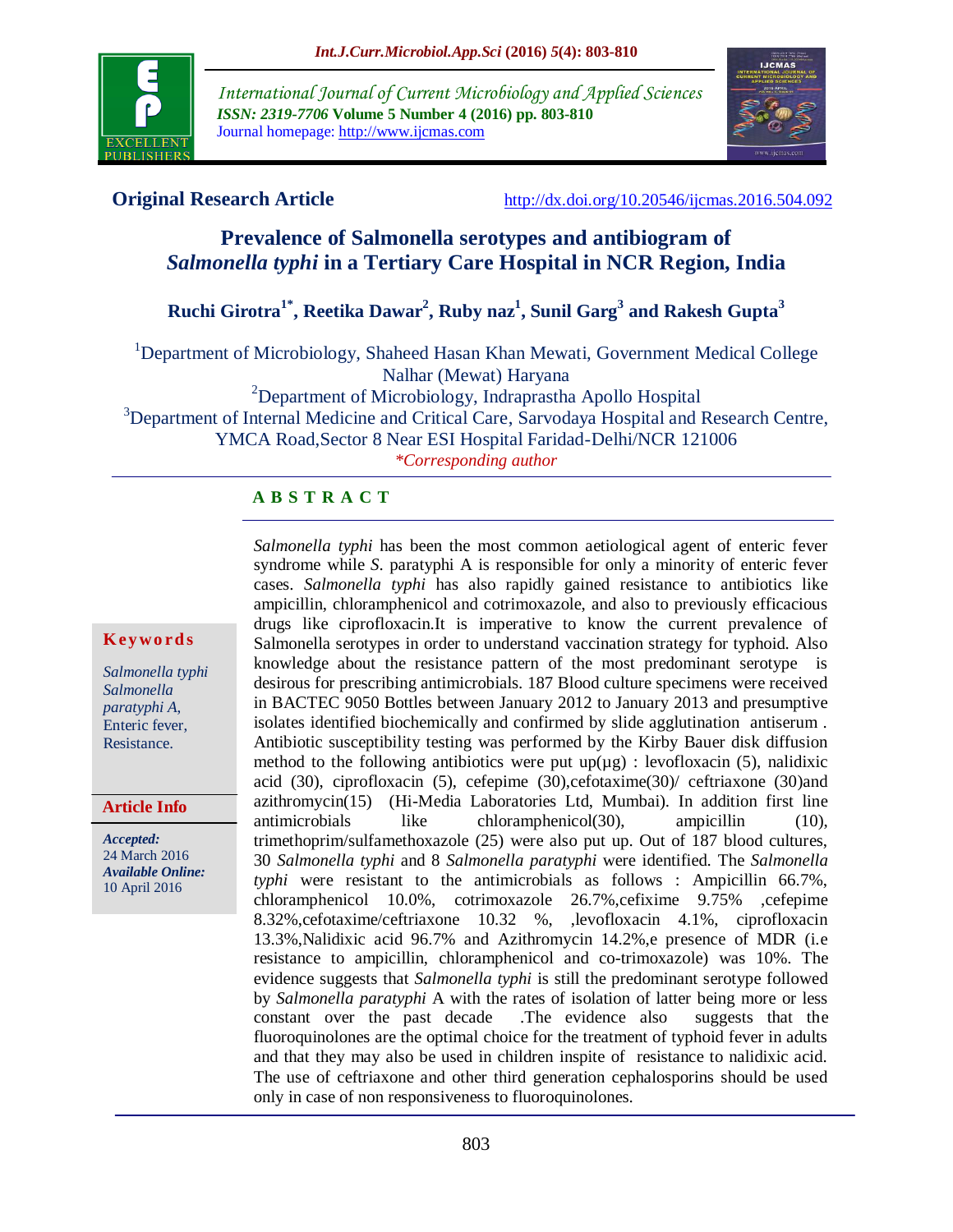# **Introduction**

The enteric fever syndrome is an acute systemic illness characterised by fever headache and abdominal discomfort. *Salmonella typhi* is the most common aetiological agent, while *S. paratyphi A* is responsible for only a minority of enteric fever cases and is traditionally associated with asymptomatic and/or mild clinical illness  $^{1,2}$ .

Uncomplicated Acute typhoid fever is characterized by prolonged fever, disturbances of bowel function (constipation in adults, diarrhoea in children), headache, malaise and anorexia. Bronchitic cough is common in the early stage of the illness.(WHO). However, up to 10% of typhoid patients may develop serious complications like the presence of occult blood in the stool of 10-20% of patients, up to 3% may have melena, Intestinal perforation in up to 3% of hospitalized cases. 14. *S. paratyphi A* is the causal agent for a substantial proportion of enteric fever episodes that cannot be distinguished clinically from typhoid fever episodes. While similar treatment strategies may work for both organisms, future enteric fever prevention strategies in Asia must focus on *S. paratyphi A* as well as on *S. typhi*. 29-31

Also *Salmonella typhi* has rapidly gained resistance to antibiotics like ampicillin, chloramphenicol and cotrimoxazole, and also to previously efficacious drugs like ciprofloxacin. $3,4$ .

The emergence of antimicrobial resistance, especially the multidrug resistance to ampicillin, chloramphenicol and cotrimoxazole, has further complicated the treatment and management of enteric fever 5,6. In India, antibiotic resistance among *S. typhi* has been reported since 1960, and the

first outbreak of multidrug resistant *S. typhi* (MDRST) was reported in Calicut<sup>7</sup>

As a result of the widespread dissemination of such strains, chloramphenicol can no longer be regarded as the first-line drug for typhoid fever caused due to S.Typhi. Although many strains remain fully sensitive to all quinolones, decreased susceptibility has been reported in many countries.<sup>8</sup>. Such isolates although apparently susceptible to ciprofloxacin on disc resting often show in vitro resistance to Nalidixic acid and are associated with increased clinical failure rates when treated with ciprofloxacin.<sup>9</sup>

The incidence of multidrug resistant (MDR) *S. typhi* was reported to be as high as 60 per cent while there are reports noting a decline<sup>11-13</sup>. Given the variation in the susceptibility patterns reported for S.typhi, it is important to constantly monitor it so as to provide suitable guidelines for treatment. Secondly in recent years, some changes in the epidemiology of enteric fever has been noted by various workers as there has been a rising incidence of *S. paratyphi A* infections.  $25, 26$ This study was undertaken to understand the prevalence of Salmonella serotypes and antimicrobial profile of *Salmonella typhi* in a tertiary care hospital This is a first study of its kind to report the prevalence of serotypes and resistance pattern of *Salmonella typhi* including for azithromycin in NCR region and therefore its significance in choice of preventive strategy, antimicrobials and their judicious use in typhoid treatment.

# **Materials and Methods**

Blood culture was done for 187 patients suspected to have enteric fever at Sarvodaya Hospital and Research centre, Faridabad during January 2012 to February 2013.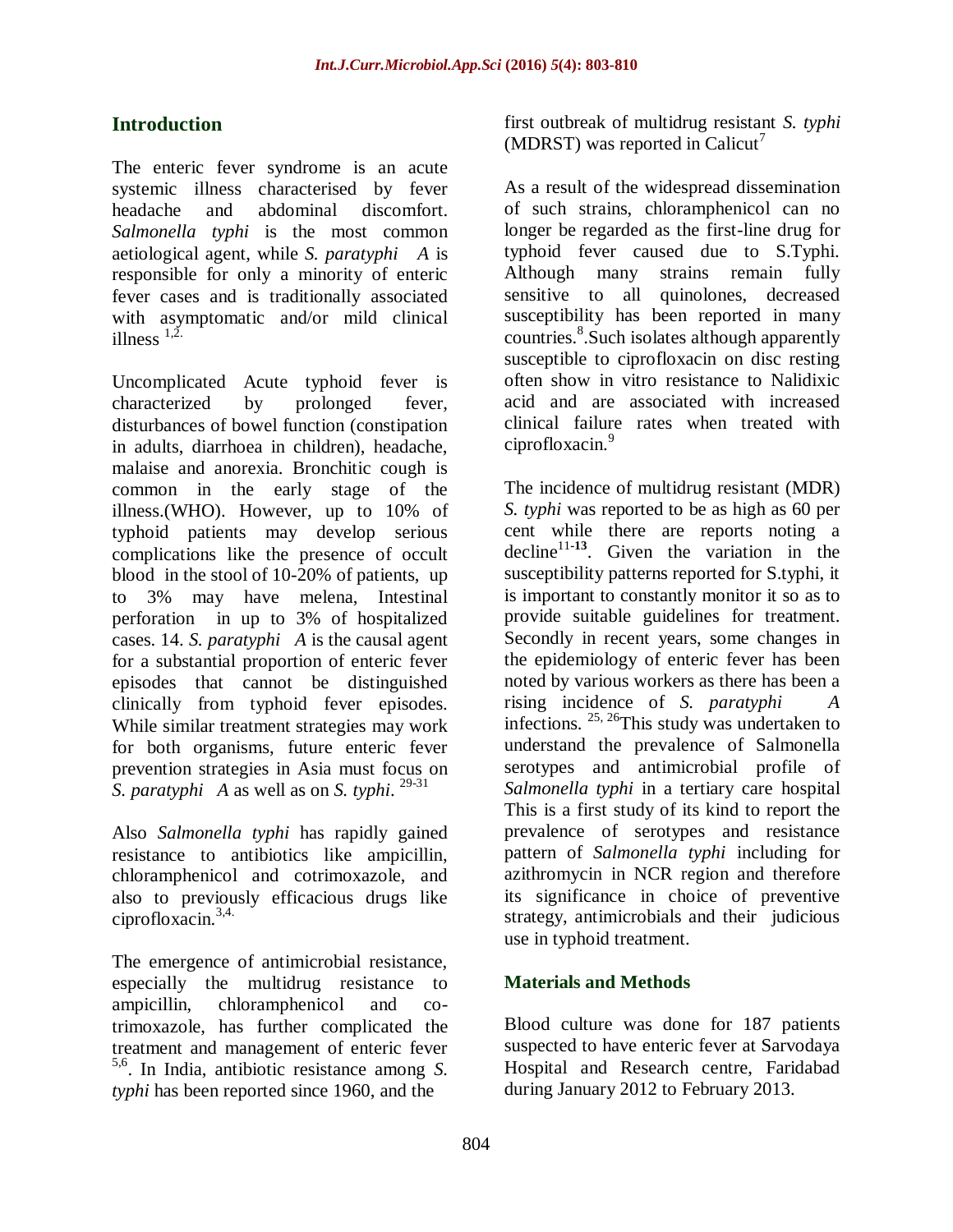# **Inclusion Criteria**

The study included blood cultures of patients suspected of Salmonella septicaemia at Department of Microbiology of Sarvodaya Hospital and research centre. Only one isolate per patient were included in the study.

## **Exclusion Criteria**

Patient who had received antibiotics in the last 7 days.

## **Blood Culture**

Blood culture was carried out in continuous monitoring Automated blood culture system (BACTEC-9050).

Blood for culture was received in labeled BACTEC-9050 bottles (Becton Dickinson and Company).

The culture plates of positive specimens were incubated on Blood and Mac-Konkey agar at 37 ºC for 18-24 hours. Growth of organism and colony characters were noted after incubation.

Presumptive Isolates (non lactose fermenters) were identified biochemically and confirmed by slide agglutination, first with Salmonella polyvalent H and O followed by individual salmonella group antisera.

*Escherichia coli* ATCC 25922 was used as a quality control strain.

Commercially available six mm disks (Himedia Laboratories, Mumbai) were used. Antibiotic susceptibility testing was performed by the Kirby Bauer disk diffusion method to the following antimicrobials  $(\mu \gtrsim)$ : levofloxacin(5), nalidixic acid (30),

ciprofloxacin (5) azithromycin(15), cefepime (30), cefotaxime (30)/ ceftriaxone (30) (Hi-Media Laboratories Ltd, Mumbai). The Following previous first-line antimicrobials to which the strains could be resistant chloramphenicol (30), ampicillin (10), trimethoprim/ sulfamethoxazole (25) were also put up. For disk diffusion, test a maximum of 5 disks on a 100-mm plate were put up. Diameter of the zones of complete inhibition were measured, including the diameter of the disk.

The disk strengths and zone size interpretation was in accordance with Clinical Laboratory Standards Institute (CLSI) M100 S23.

WHO guidelines for diagnosis, prevention and treatment of enteric fever suggests that Azithromycin disc test results should be interpreted with caution as the appropriate break-point recommendations for azithromycin against *S. typhi* are still not clear. However since on discussion with clinicians, patients responded satisfactorily to azithromycin even if isolates were intermediate according to current guidelines, we included azithromycin in the present study.

All those isolates testing resistant to nalidixic acid but sensitive to other quinolones in disc sensitivity were reported as sensitive. However a note was added stating that due to nalidixic acid resistance other quinolone even though sensitive in vitro testing could result in clinical failures.

Multi Drug resistance was defined as resistance to antibiotics such as chloramphenicol, ampicillin and trimethoprim-sulfamethoxazole (MDR strains).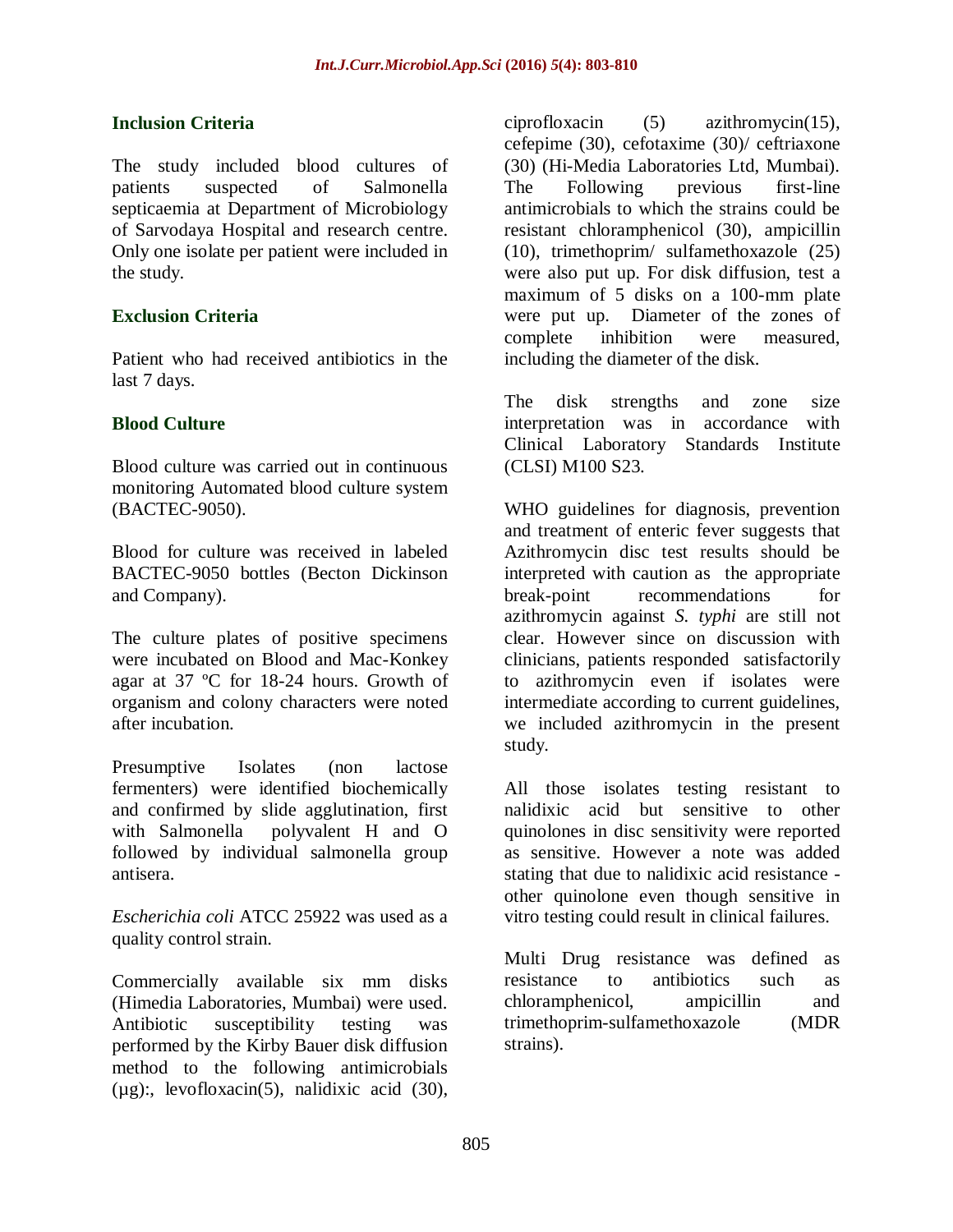# **Results and Discussion**

Out of 187 Blood samples followed up in the microbiology laboratory, 38 Salmonella species were identified. *Salmonella typhi* were the predominant type followed by *Salmonella paratyphi* A (Table 1). No other Salmonella serotype were detected during this period.

The *Salmonella typhi* were resistant to the antimicrobials as follows. Ampicillin 66.7%, chloramphenicol 10.0%, cotrimoxazole 26.7%, cefixime 9.75%, cefepime 8.32%, cefotaxime/ceftriaxone 10.32 %, levofloxacin 4.1%, ciprofloxacin 13.3%, Nalidixic acid 96.7% and Azithromycin 14.2%. Highest resistance was reported for nalidxic acid followed by ampicillin.

Four isolates (10%) out of a total 42 *Salmonella typhi*, identified were found to be MDR. MDR isolates were mainly resistant to three antibiotics: ampicillin, chloramphenicol and cotrimoxazole.

In the current study, *S. typhi* and *S. paratyphi A* were responsible for a total of 78% and 22% of cases of enteric fever respectively. This is consistent with a similar study carried out in Delhi in which *S. typhi* and *S. paratyphi A* were responsible for a total of 79.7% and 20.3% of cases of enteric fever respectively in  $1999.^{27}$  Another published study from published study from North India was in concordance with our study where the proportion of *S. paratyphi A* isolated from enteric fever cases remained almost constant throughout the study period from 1997 to  $2001.<sup>28</sup>$ 

In a study done in multiple countries in 2002-03, for *Salmonella paratyphi* A rates in Asia, 24% of enteric fever episodes in India were caused by *S. paratyphi A*. The study shows that *S. paratyphi* A rates in India have more or less remained stable over

the past decade. However they are still a significant percentage of the total number of Salmonella serotypes.

Therefore the current rates of isolation of Salmonella serotypes in our study compared to previous studies done in 2012 has implications in current vaccination strategy in India. Licensed typhoid fever vaccines (Vi polysaccharide and live oral Ty21a) do not protect against infections caused by *S. paratyphi A*, and they may become less useful in controlling enteric fever in regions of India as consistent rates of *Salmonella paratyphi* A isolation between 20-30% indicates vaccination strategies including bivalent vaccines that protect against *S. typhi* as well as *S. paratyphi A* are still the recommended strategy for prevention of typhoid.Also since *Salmonella paratyphi* B vaccine is not still prevalent it is not recommended for immunization in India.

Wherever possible the treatment of enteric fever should be based on individual or local antibiotic susceptibility pattern. With decreased usage chloramphenicol resistance rates have fallen in India and Bangladesh and many isolates are once again susceptible to this drug. $^{13}$ 

Resistance to chloramphenicol in our study was reported as 10.5% therefore could be suggested as choice for treatment of typhoid. However Chloramphenicol has several disadvantages of use including agranulocytosis of 1per 10,000 patients, a relatively high rate of relapse (5-7%), long treatment courses (14 days) and the frequent development of a carrier state in adults.<sup>14</sup>

Resistance to the fluoroquinolones may be total or partial. The so-called nalidixic-acidresistant *S. typhi* (NARST) is a marker of reduced susceptibility to fluoroquinolones compared with nalidixic-acid-sensitive strains. Nalidixic acid susceptibility has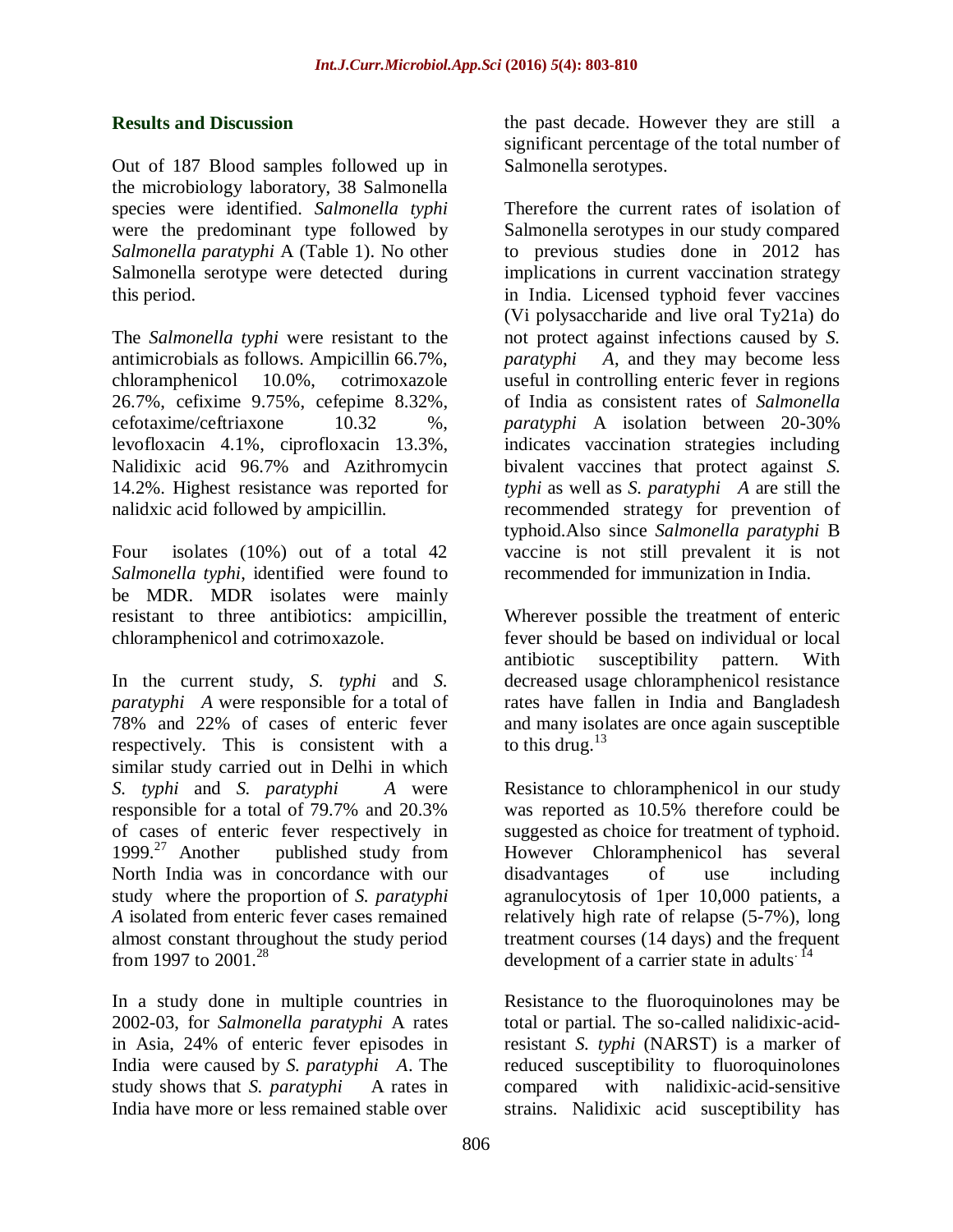been validated as a screening test for reduced susceptibility to ciprofloxacin<sup>14</sup> As in our study the Nalidixic acid resistance was 95.5% Even though ciprofloxacin sensitivity was 13.3% and levofloxacin 4.1%. Therefore inspite of low resistance of major fluoroquinolone drugs,quinolones should be used cautiously in view of widespread resistance to nalidixic acid.

The fluoroquinolones are widely regarded as optimal for the treatment of typhoid fever in adults However, the emergence of MDR strains has reduced the choice of antibiotics in many areas.

It is therefore suggested that for nalidixicacid-sensitive *S. typhi*, seven-day regimens have proved highly effective and should be advised by clinicians. For nalidixic-acidresistant infections a minimum of seven days of treatment at the maximum permitted dosage is necessary and10- 14 days are usually required. Courses shorter than seven days are unsatisfactory.<sup>14</sup>

The fluoroquinolones attain excellent tissue penetration, kill *S. typhi* in its intracellular stationary stage in monocytes/macrophages and achieve higher active drug levels in the gall bladder than other drugs. They produce a rapid therapeutic response, i.e. clearance of fever and symptoms in three to five days, and very low rates of post-treatment carriage.

Resistance to Ampicillin in our study was 61.2% of isolates being resistant to the drug. Therefore among the first line drugs, *Salmonella typhi* still has high resistance to ampicillin.

The resistance to 3rd Generation cephalosporins like cefixime (9.75),<br>ceftriaxone/ cefotaxime(10.3) and  $A<sup>th</sup>$  $c$ eftriaxone/  $c$ efotaxime $(10.3)$  and generation cephalosporin, cefepime(8.32) is

similar to a study which recorded resistance to ceftriaxone.<sup>15</sup>

Of the third-generation cephalosporins, oral cefixime has been widely used in children in a variety of geographical settings and found to be satisfactory.<sup>16, 17, 18</sup>In our study, *Salmonella typhi* had low resistance to3rd and  $4<sup>th</sup>$  generation cepahalosprins. However resistance was higher than a study done department of microbiology JIPMER in on Current pattern in antimicrobial susceptibility of *Salmonella typhi* isolates from 2002-2003,where no resistance was reported.<sup>19</sup>

A trial of cefixime in MDR typhoid in Viet Nam indicated significantly higher treatment failure rates than with ofloxacin.<sup>20</sup>Also the importance of  $3<sup>rd</sup>$  generation cephalosporin is emphasized in pregnant women and therefore there use be judicious. The antimicrobials generally recommended in pregnancy are the beta-lactams. However due to the increased resistance their use has become limited in developing countries.

The resistance to Azithromycin was 14.2% in our study. Azithromycin in a dose of 500 mg (10 mg/kg) given once daily for seven days has proved effective in the treatment of typhoid fever in adults and children with defervescence times similar to those reported for chloramphenicol. $^{21}$ 

The emergence of MDR *S. typhi* has again been noted with an incidence as high as 60% although there are other reports noting a decline [19].In our study a declining trend was noted with 10 % of the isolates being multi drug resistant. This finding is in accordance with recent reports from some regions where the incidence of MDR *S.*  typhi isolates appeared to have decreased.<sup>22-24</sup>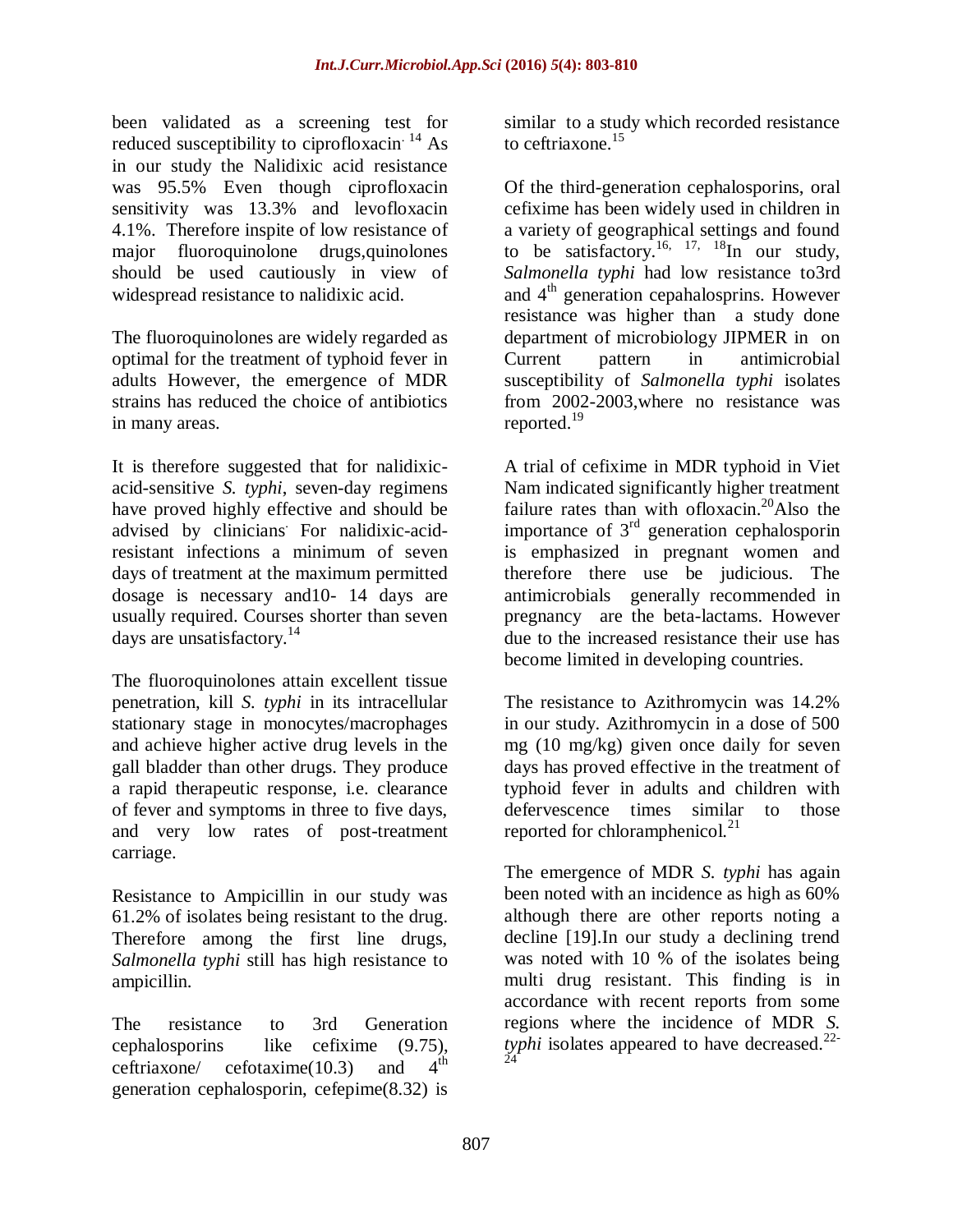| Salmonella Serotypes   | Total(38) | Percentage |
|------------------------|-----------|------------|
| Salmonella typhi       | 30        | 78%        |
| Salmonella paratyphi A |           | 22%        |
| <b>Other Serotypes</b> |           |            |

#### **Table.1** Salmonella Serotypes Isolated during the Study Period

| Antimicrobial   | Percentage resistance |
|-----------------|-----------------------|
| Ampicillin      | 66.7                  |
| Azithromycin    | 14.2                  |
| Chloramphenicol | 10.                   |
| Cefotaxime      | 10.32                 |
| Ciprofloxacin   | 13.3                  |
| Cotrimoxazole   | 26.7                  |
| Cefepime        | 8.32                  |
| Levofloxacin    | 4.1                   |
| Nalidixic acid  | 96.7                  |
| Cefixime        | 9.75                  |

The study a underlines the importance of drugs like 3rd generation cephalosporins and azithromycin which still have low resistance to S.typhi for treating MDR and ciprofloxacin resistant cases in this region. Emphasis is laid on the sparing use of these drugs for the treatment of uncomplicated typhoid. These should be used only if the first and second line antibiotics fail to evoke a satisfactory response.

In conclusion, the study indicated that the most Dominant serotype is S.Typhi Followed by *Salmonella paratyphi* A which has implications on vaccination strategy in the region. The rates of *Salmonella paratyphi* A have remained more or less constant over a decade when compared with previous studies.

Also, the findings of the present study indicated that the first line antibiotics may still have a role to play in the treatment of typhoid fever. Further, the usefulness of nalidixic acid as a screening test for

detecting reduced susceptibility to ciprofloxacin is emphasized. A simple disk diffusion test can rapidly provide information that can predict treatment failures, and obviates the need for the more time consuming dilution tests. With ceftriaxone and Azithromycin emerging as the sole defense against NARST strains, physicians should be advised against using this drug empirically, and it should be instituted only in the event of nonresponsiveness to ciprofloxacin. The resistance to cephalosporins have increased over a decade and therefore necessary steps to be taken for its judicious dose.

The recent emergence of resistance to Nalidixic acid thereby leading to decreased susceptibility to flouroquinolones, suggests that their widespread and indiscriminate use in primary care settings should be restricted. Since in our study the bacterium is still sensitive to traditonal first-line drugs (chloramphenicol, trimethoprimsulfamethoxazole), these remain appropriate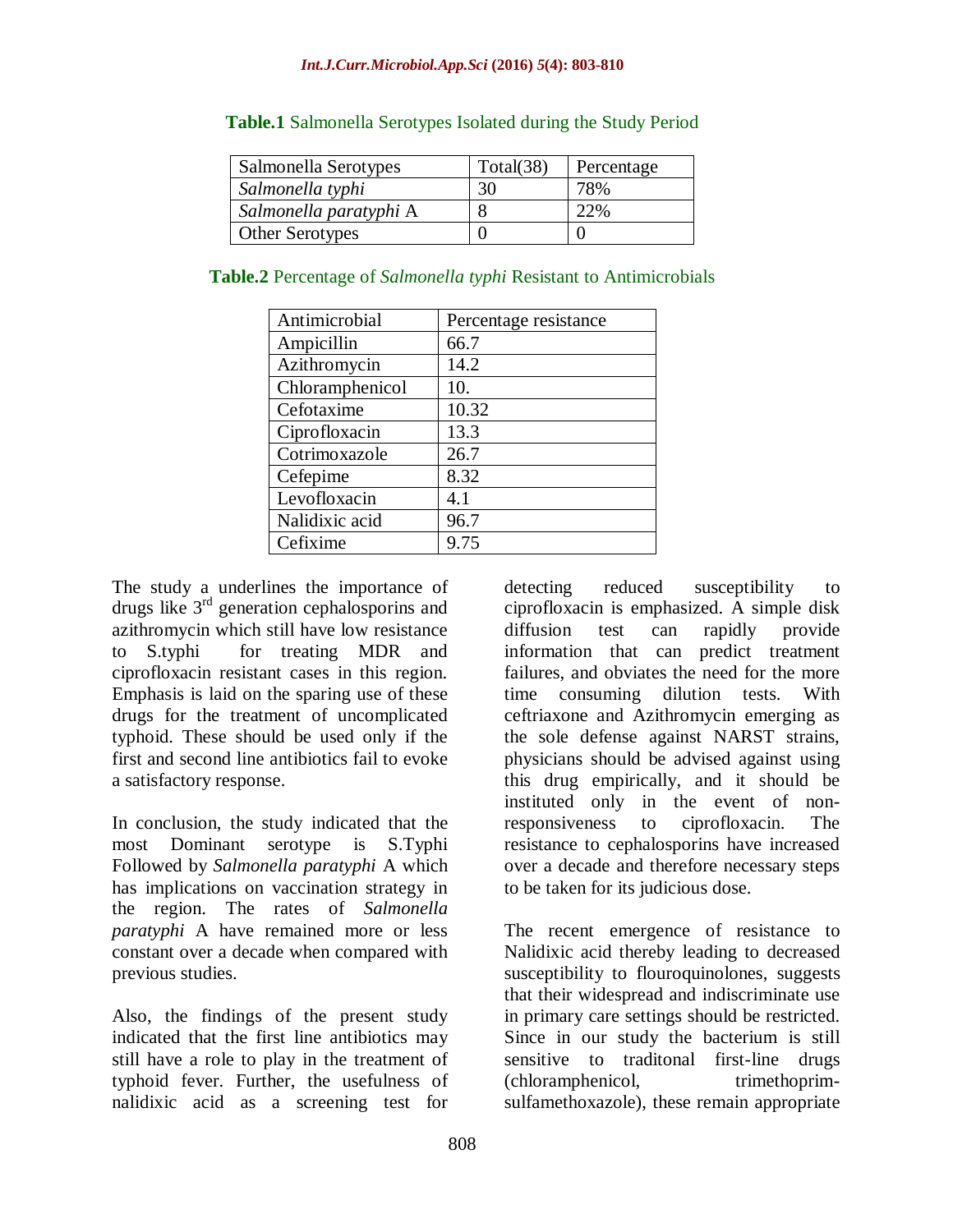for the treatment of typhoid fever. They are inexpensive, widely available and rarely associated with side-effects.

Also the Usefulness of nalidixic acid as a screening test for predicting decreased resistance to other fluoroquinolones need to be emphasized and should be used by all laboratories in order to predict treatment failures.

The use of ceftriaxone and other third and 4th generation cephalosporins should be used only in case of non responsiveness to fluoroquinolones.

# **References**

- 1.Miller SI, Pegues DA, Mandell GL, Bennet JE, Dolin R.1998; Principles and Practice of Infectious Disease. 4th edn. New York: Churchill Livingstone; *Salmonella* species, including *Salmonella typhi*; pp. 2344–2373.
- 2. Ivanoff B.1995; Typhoid fever, global situation and WHO recommendations. Southeast Asian Journal of Tropical Medicine and Public Health;26:1–6.  $(Suppl 2)$ :
- 3. Jesudason MV, John TJ.1992: Plasmid mediated multidrug resistance in *Salmonella typhi*. Indian J Med Res ; 95 : 66-7.
- 4. Butt T, Ahmad RN, Mahmood A, Zaidi S.2003; Ciprofloxacin treatment failure in typhoid fever case, Pakistan. Emerg Infect Dis ; 9 : 1621-2
- 5.Jesudason MV, John TJ.1992; Plasmid mediated multidrug resistance in *Salmonella typhi*. Ind J Med Res 95: 66- 7.
- 6. Mourad AS, Matwally M, Nour Ei Deen A, et al. (1993) Multiple drug-resistant *Salmonella typhi*. Clin Infect Dis 17: 135-6. 6
- 7.Agarwal SC (1962) Chloramphenicol resistance of Salmonella species in India, 1956-61. Bull Wld Hlth Orgn 17:

331-5. 7

- 8.Threfall El,Skinner JA.2001; Wardlr. Detection of decreased in vitro susceptibility to ciprofloxacin in salmonella enterica serotypes typhi and paratyphi A(JAntimicrob Chemother. 2001; 48:740-741.
- 9. Pary CM,2004;The treatment of multi drug resistant and nalidixic acid resistant typhoid fever in viet nam.Trans R sOCTrp Med Hyg.2004;98:413-414
- 10.RahmanM,Ahmad A,Shoma S.2002;decline in epidemic of multi drug resistant *Salmonella typhi* is not associated with increased incidence of antibiotic susceptible strain in Bangladesh.Epidemiol Infect;129:29-34
- 11.Sanghavi SK, Mane MP, Niphadkar KB.1999; Multidrug resistance in Salmonella serotypes. Indian J Med Microbiol 1999; 17 : 88-90.
- 12. Chande C, Shrikhande S, Kapale S, Agrawal S, Fule RP;2002. Change in antimicrobial resistance pattern of *Salmonella typhi* in central India. Indian J Med Res 2002; 115 : 248-50.
- 13. Saha MR, Dutta P, Niyogi SK, Dutta S, Mitra U, Ramamurthy T, et al.2002; Decreasing trend in the occurrence of Salmonella enterica serotype Typhi amongst hospitalized children in Kolkata, India during 1990-2000. Indian J Med Res ; 115 : 46-8.
- 14..Background document: The diagnosis,treatment and prevention of typhoid fever: World Health Organizatio;21-22:May2003.
- 15.Saha SK, Talukder SY, Islam M, Saha S.1999; A highly ceftriaxoneresistant *Salmonella typhi* in Bangladesh. Pediatr Infect Dis J; 18 : 387.
- 16.Bhutta ZA, Khan I, Molla AM. 1994;Therapy of multidrug resistant typhoidal salmonellosis in childhood: a randomized controlled comparison of therapy with oral cefixime versus IV ceftriaxone. The Pediatric Infectious Disease Journal; 13: 990-4.
- 17. Girgis NI, Sutan Y, Hammad O, Farid